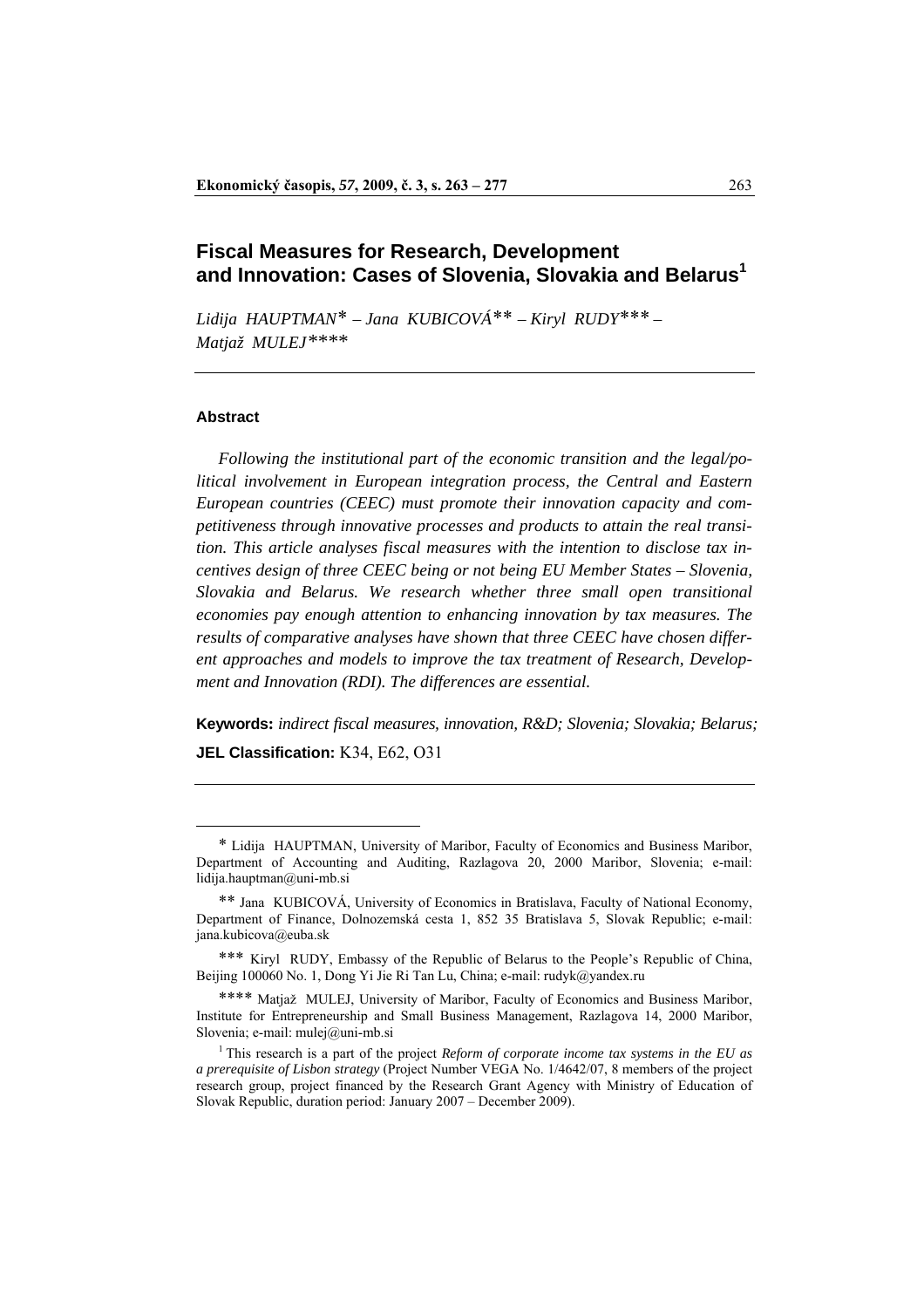## **Introduction**

 After the institutional part of their economic transition of 1990s and involvement in European integration process, in early 2000s, the Central and Eastern European countries (CEEC) stand at a point where promotion of a country's innovation capacity and competitiveness through innovative processes and products are becoming crucial. In order to increase the economic growth by investments in Research, Development and Innovation (RDI) the policy-makers must design a more efficient and balanced policy mix which includes R&D and non-R&D policy instruments (Unu-Merit, 2006). Policy makers must consider that both policies interact and must define priorities amongst possible routes to raise RDI based on a good view on the needs of the National Innovation System (NIS). External factors<sup>[2](#page-1-0)</sup> (Hsu and Hsueh, 2009) critically stimulate development in the policy mix, especially the prioritization. The prioritization process requires of strategic intelligence, including on prospective challenges, to be very advanced, which is still to be reached in most EU Member States (Nauwelaers, 2008). Therefore, the attainment of R&D investment goals depends on many factors and is by no means certain (EC-OMC, 2004).

 To stimulate business RDI two main types of policies are used by the policy makers: direct financial support (e.g. subsidies) and tax incentives. The use of RDI tax incentives as a policy tool within the policy mix is in the EU (EC, 2002, 2006; Export Group, 2004) as well as in the OECD (2002) clearly on the rise. The intention of this article is to disclose tax incentives design in small open transitional economies of three CEEC being or not being EU Member States – Slovenia, Slovakia and Belarus. We research whether small open transitional economies pay enough attention to enhancing innovations by tax incentives.

 Thus, Section 1 provides basis comparisons of the three countries concerning innovations. Section 2 is devoted to review of literature, theoretical background of why should one use fiscal incentives, and empirical literature devoted to the evaluation of the effectiveness of fiscal incentives. Section 3 and 4 map tax incentives and their structure in three CEEC. The main findings and conclusions are stated in the final section.

## **1. National Innovation System in Slovenia, Slovakia and Belarus**

 Countries provide a mixed picture in terms of performance on economic indicators related to RDI (Pro Inno Europe, 2009).<sup>3</sup> Slovenia (SII – 0.446; GERD – 1.53; BERD – 0.94 in 2007;) joins the group of moderate innovators. Slovakia

<span id="page-1-0"></span> <sup>2</sup>  $2$  This paper can not cover analysis of external factors.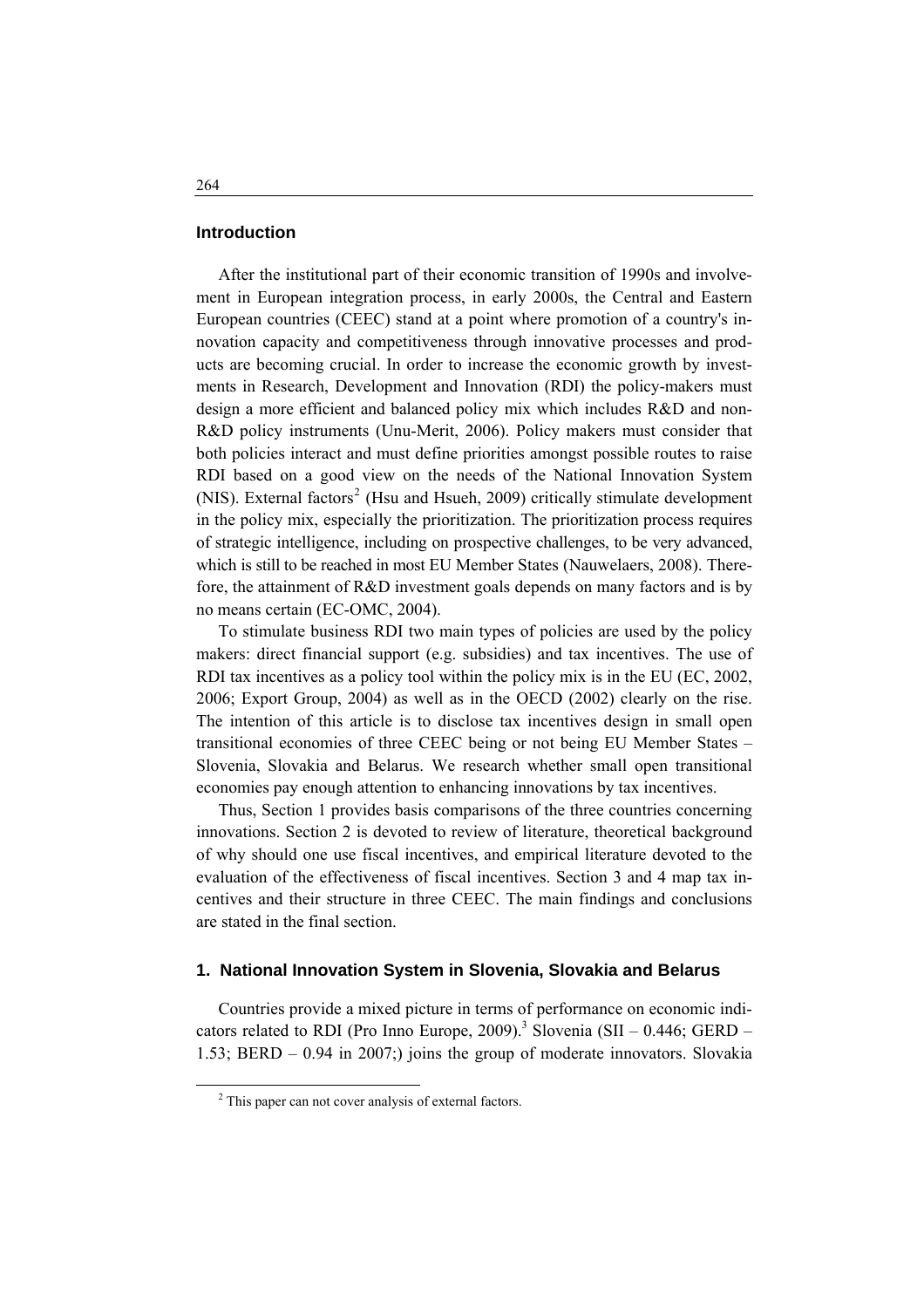$(SII - 0.315$ ; GERD – 0.49; BERD – 0.18 in 2007) ranges as catching-up country among the poorest innovation performers in the EU-27 (SII –  $0.475$ ; GERD – 1.83; BERD – 1.17). Innovation in Belarus that is not involved in the international comparison of innovation performance made by Pro Inno, is low: GERD – 1.15 in 2007 comparing to the USA (2.68 in 2007), the EU-15 (1.88 in 2007) and Japan (3.39 in 2006). Taking into account EU – USA and EU – Japan innovation gaps, situation in the three CEEC is not satisfactory: they face a serious gap behind the other EU players and other most developed third countries (IBFD, 2004; OECD, 2002).

 The RDI policy system in Slovakia was exposed to the large modifications since 1989. The institutional restructuration of the RDI system (Šarmír, 1996) has led the transformation process from conditions of "real socialism", over the phases of the general socio-economic transformation in the former Czechoslovakia and in the independent Slovak Republic (Zajac, 1997, 1999) to a dual economy in the late 1990s and early 2000s (Zajac and Baláž, 2007). The EU accession (Klas, 2002) had major impact on RDI policy mix and instruments. Despite all changes, Slovakia, her NIS must still innovate for more efficiency and effectiveness, and consider also other factors, with a major importance for innovation development and creation of a general innovation, such as promoting framework, like liberal tax environment, low bureaucracy, efficient capital markets, and high mobility of skilled labour force (Baláž, 2000). The Erawatch Country Report (Baláž, 2009) exposes problem of the underfinanced Slovak RDI system and the need for the structural reforms in Slovakia including also transformation of the fiscal system. At present the Slovak policy mix for R&D relies heavily on instruments directly in the R&D domain (Baláž and Berger, 2007; Baláž, 2008). According to the Policy Mix Report (Baláž and Berger, 2007), the Slovak economic policy did not allow any tax credits or other forms of indirect assistance to R&D-organizations in 1998 – 2006.

 The institutional framework of innovation policy in Slovenia has gone through several changes (Ovin et al., 2006). In the 1990s Slovenia established a complex NIS. Despite some problems due to the past institutional development, the positive pressure of the EU contributed to a better and more effective institutional development. The Erawatch Country Report (Bučar, 2009) noticed an important trend since 2006 in active application of fiscal policies to promote business-sector investment in RDI. According to the Inno-Policy Country Report (Bučar, 2008) these trends are attributed to the introduction of the RDI tax incentives. In 2006 RDI investment grew by impressive 23% compared to the stagnation of

<span id="page-2-0"></span> $\overline{\phantom{0}}$ <sup>3</sup> Summary innovation index – (SII); Gross Domestic Expenditure on R&D (GERD); Business Expenditure on R&D (BERD).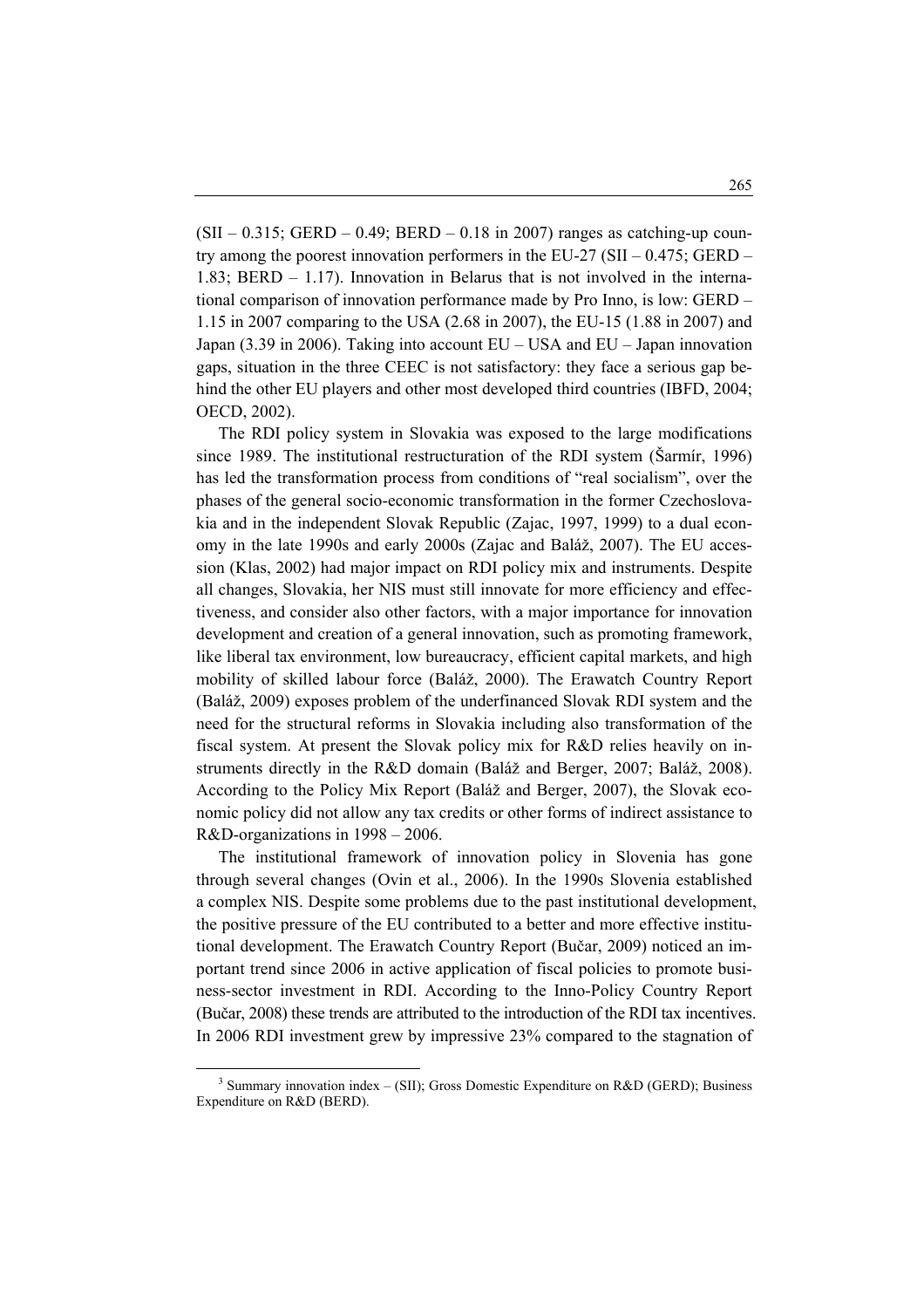real growth in BERD in the previous two years. It is not clear, if the increase happened only in 'traditionally' RDI intensive sectors or whether the restructuring and growth of RDI will reflect in other industries as well. Breitfuss and Stanovnik (2007) mention smaller crowding-out effects due to rather weak interactions between financial R&D policy instruments (grants, tax incentives) and non-financial R&D measures (like incentives for networking co-operations, infrastructure provisions).

 Belarusian economy has been traditionally oriented in manufacturing. Therefore, the level of innovations is usually evaluated in the industry only. After Soviet Union's break-up the sustainable relations between suppliers and consumers were temporarily destroyed and shocked by the foreign competition. Some studies (Young et al*.,* 2002) prove that Belarus managed to save the inherited education system and industrial potential. But, still, its innovation sphere in the 1990-ies became hardly competitive and comparable to the global levels (Bohdan, 2006).

#### **2. Fiscal Measures for RDI within the Policy Mix**

 Governments use tax incentives in order to replace two market failures (Unu- -Merit, 2006): asymmetric information between lenders of funds and R&D performers, and R&D externalities. Other types of failures that can be removed with tax incentives are the lack of human capital and a potential tax competition.

 The increasing importance of tax incentives shows that many countries feel that these instruments boast a number of clear advantages over direct measures. Governments use them to reach a broad range of firms involved in RDI activities, since they are generic, cause relatively low administrative costs comparing to direct financial support, and lower the effective cost of RDI. An easy accessibility to these measures (CREST, 2006) enables to the private sector to decide what is the most productive way to invest, and causes less risk of governmental failure. On the other hand, tax incentives can become very costly for the government, if they are successful and cause firms to do more RDI. They are useful only if firms generate profits and have enough financial resources available (Unu-Merit, 2006). Despite all listed advantages of fiscal measures, concerning optimization of the policy mix, direct financial measures and fiscal measures have different roles within a policy mix. Therefore they should complement each other (Export Group, 2004).

 There are different classifications of fiscal measures. Expert Group Report (2004) distinguishes them by the type of expenditure they support (current or capital) and the type of relief they provide (deferrals, allowances or tax credit). EC (2002) classifies them by three typically identified mechanisms: tax allowance,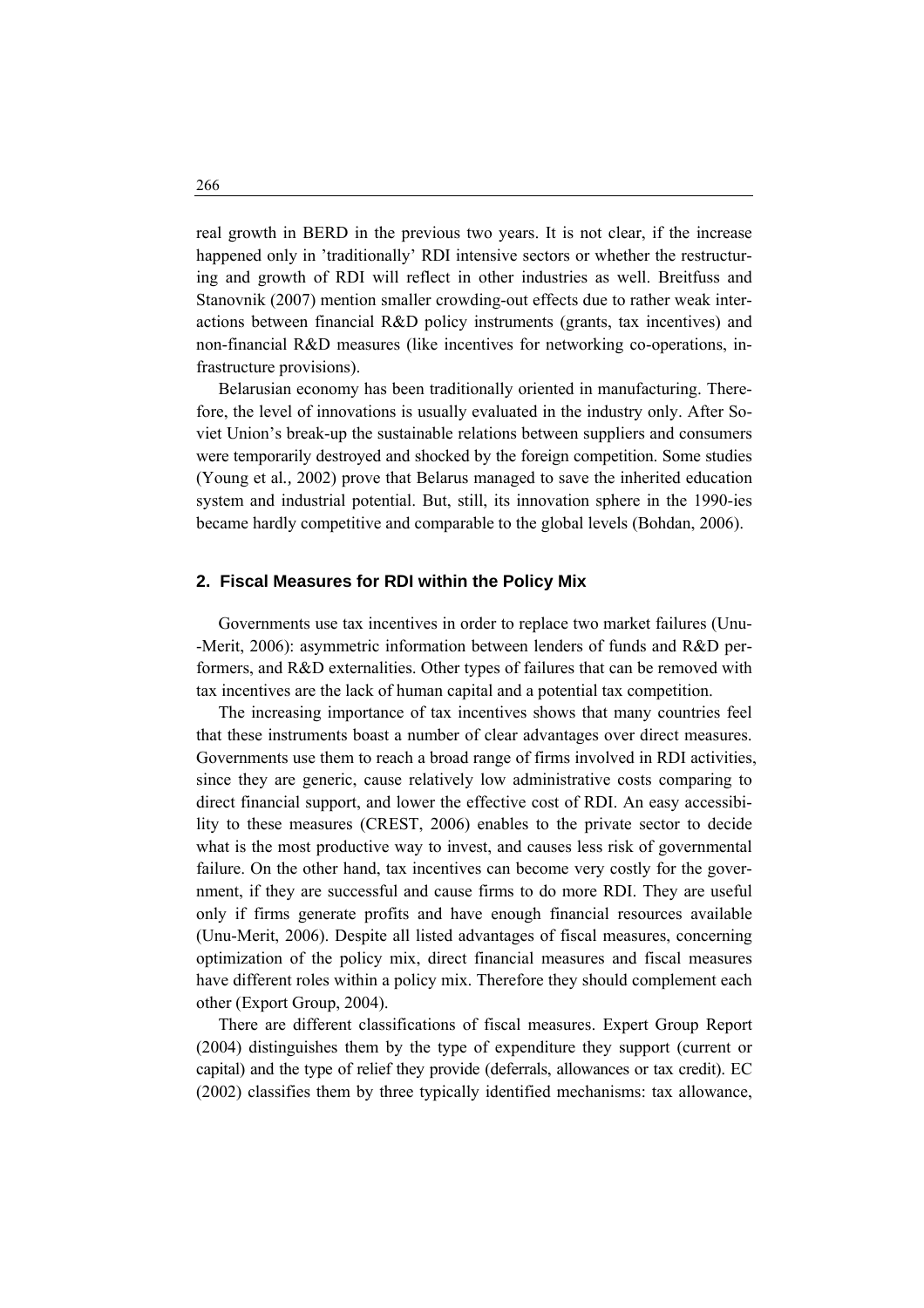tax credit (volume-based and incremental measures), and special depreciation of assets, as well by the areas tax incentives are focused on: support to inventioninnovation activities and support to environment favourable for innovation.

 One significant weakness of many NIS is lack of a systematic evaluation of RDI policy, including fiscal measures. To improve fiscal measures for RDI on the basis of formal evaluations, different methods should be used since they have clear comparative advantages in addressing different evaluation issues. There are two approaches to evaluate the effectiveness of any tax policy designed to correct the insufficient supply of a quasi-public good (Hall and Van Reenen, 2000): the first method asks whether the level of the good supplied after the implementation of the policy is such that social return in equal to the social cost; the second method compares the amount of incremental industrial R&D to the loss in tax revenue. Most evaluations of the effectiveness of the R&D tax credit have been conducted using the second method (benefit-cost analyses). Warda (2002) evaluates the impact of R&D tax incentives on the cost of R&D using the B-Index. This indicator tries to compare the different forms of R&D tax incentives internationally. The value of the B-index depends on the income tax treatment of R&D. The more favourable its tax treatment of R&D, the lower is a jurisdiction's B-index and, other things being equal, the greater the amount of R&D that will be conducted by its corporate residents. To overcome the disadvantages of the B-Index the simulation model European Tax Analyzer (ETA) was developed. The ETA is a firm model measuring the impact of a tax incentive on a company's tax level (Jacobs and Spengel, 2002) by putting the after tax income including the tax incentive in relation to the after tax income excluding the tax incentive. Guellec and Van Pottelsberghe's (2000) study quantifies the aggregate net effect of government funding on business R&D. Grants, procurement, tax incentives and direct performance of research are the major policy tools in the field. Study reveals following conclusions: (1) direct government funding of firms' R&D and tax incentives has a positive effect on business financed  $R&D$ ; (2) these two policy instruments are more effective when they are stable over time; (3) direct government funding and R&D tax incentives are substitutes; (4) the impact of direct government funding on business R&D is more long-lived than that of tax incentives. CREST (2006) resumes that useful methods for the evaluation of tax incentives include case studies, survey-based evaluations, econometric studies, and counterfactual analyses. It recommends the evaluations of tax incentives to have an integrated approach using a variety of different methods to understand how the incentive actually functions. Unu-Merit (2006) recommends measurement of efficiency of tax incentives by both quantitative and qualitative characteristics.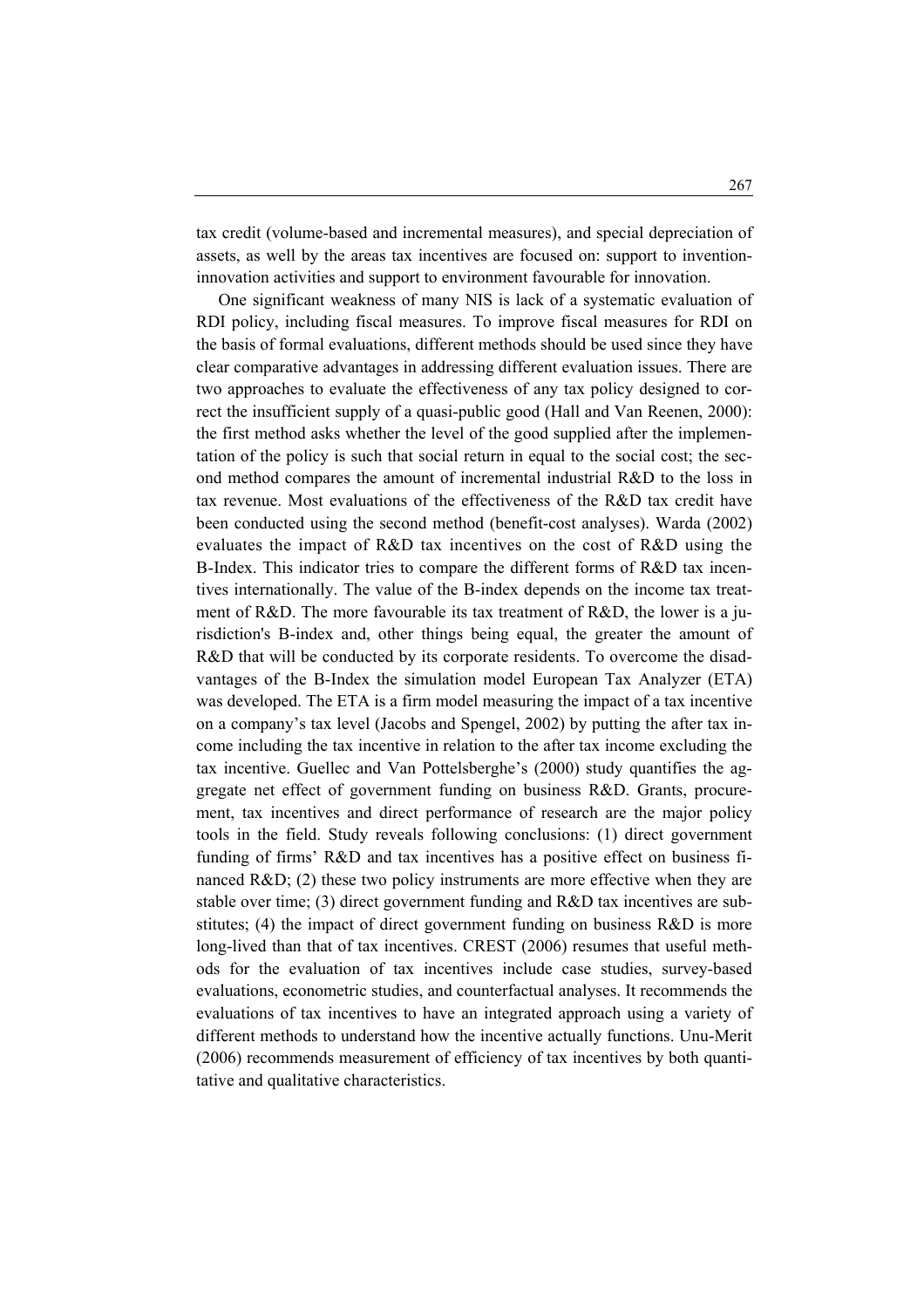Obviously, theorists and governments face dilemmas of professional specialization providing quite deep and one-sided insights and impact on one hand, and of the requisite holism providing equally deep and less one-sided ones, but requiring a mostly unusual interdisciplinary creative cooperation on the other hand. The latter is more complex and complicated in work process, but less so later because it offers the requisite wholeness of insights and outcomes.

## **3. Tax Incentives to RDI in Slovenia, Slovakia and Belarus**

 The differences between Slovenia, Slovakia and Belarus concerning RDI are essential, although all three countries used to belong to the socialist CEEC. The question now reads: what are they trying to do to catch up with the more advanced countries?

#### **3.1. Tax Incentives within the CIT Regime**

 This part focus on tax provisions within the Corporate Income Tax (CIT) regime that is accessible for innovative firms, i.e. on additional tax provisions that enable taxpayers to further reduce the businesses costs of performing innovation related activities. The measures below are typically used to provide incentives over and above the basic allowance (EC, 2002): extra tax allowance, tax credit, and special depreciation of assets.

### *Extra Tax Allowance*

 An extra allowance enables firms to deduct more than 100% of their innovation activity expenditure from their taxable income. *Slovenia* uses a general tax allowance in Corporate Income Tax Act<sup>[4](#page-5-0)</sup> (CITA) which is  $30\%$  but not more than 30.000 EUR and under special conditions, additional 10% if the investment was made in the statistical regions with up to 15% under the average development level, or additional 20% for R&D investment in regions where the development gap is more than 15%. The eligible costs comprise both the purchase of equipment and new technology for the purposes of R&D, the costs of labour, and the purchase of licenses. The Income Tax Act<sup>[5](#page-5-1)</sup> (ITA) in *Slovakia* provides no additional targeted measures in the form of deductibility of the innovation activity expenditure from taxable income. The tax treatment of a subsidy granted for acquisition of long-term material and immaterial assets might be considered as an extra tax treatment. The subsidy in the form of state aid for investment under

<span id="page-5-1"></span><span id="page-5-0"></span> <sup>4</sup> CITA. Official Journal RS Nr. 117/2006 date 16. 11. 2006, 12303 with supplements.

<sup>&</sup>lt;sup>5</sup> Income Tax Act No. 366/1999 Coll. of Laws; Income Tax Act No. 595/2003 Coll. of Laws.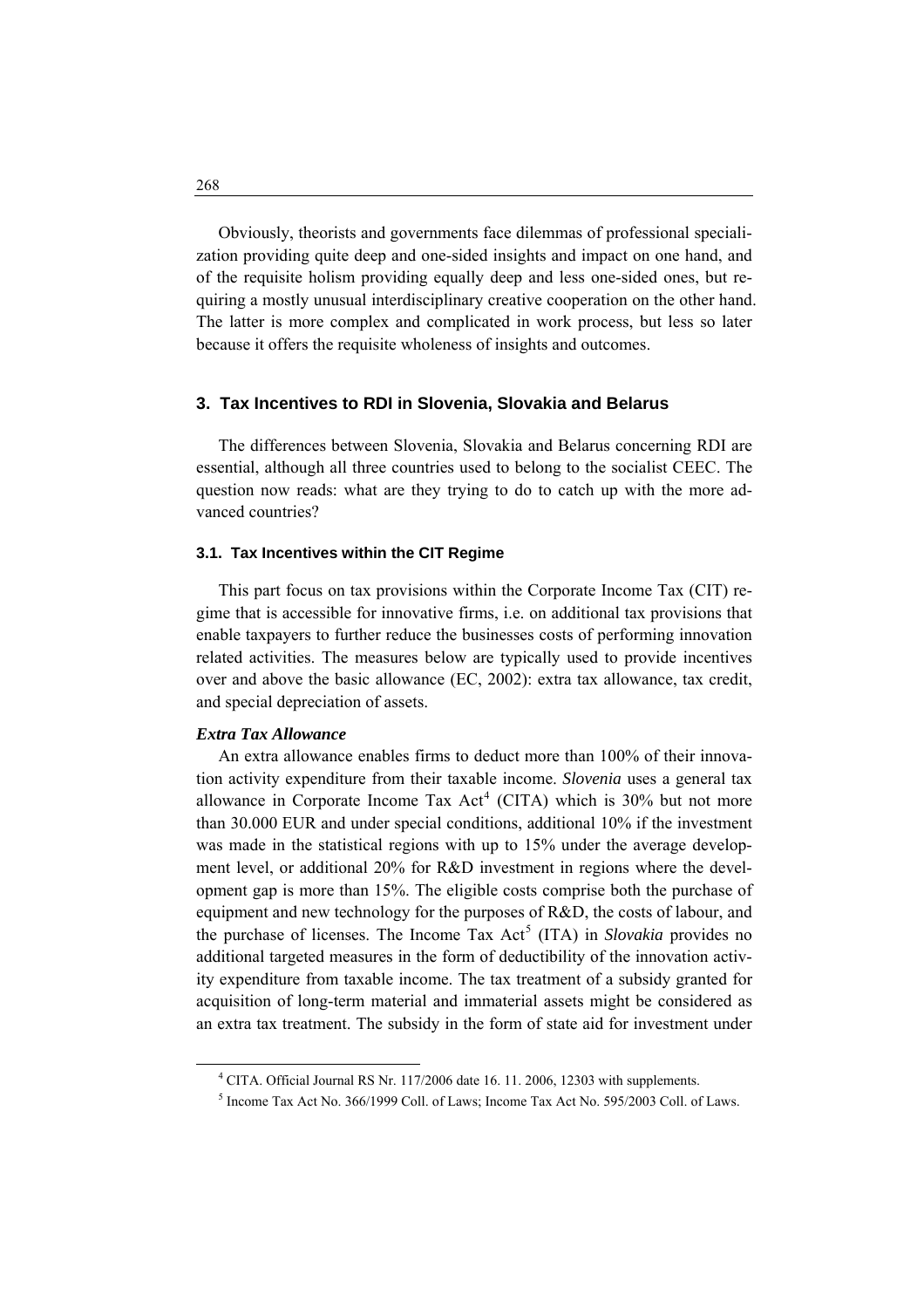the Investment Aid Act is exempt from the taxable revenues and will be capitalized over the depreciation period either through the straight-line, accelerated tax depreciation method or proportionally. The *Belarus* CITA does not provide any extra tax allowance for RDI.

## *Tax Credit*

 Tax jurisdiction can allow taxpayers to deduct a percentage of the firm's innovative activity expenditure from their tax liability or tax bill by applying a variety of possible schemes (EC, 2002): volume-based, incremental, and mixed scheme of tax credit. Based on the State Aid Act No. 231/1999 Coll. of Laws provisions *Slovakia* can provide targeted investment incentives, the rules of which are stipulated in a separate Act, i.e. the Investment Aid Act No. 561/2007 Coll. of Laws. Under its provisions, the investment aid occurs in four forms, i.e. the subsidy to acquisition costs of long-term material and immaterial assets, the income tax credit, the cash grants for new jobs, or the cash grants for training. All forms of investment incentives are considered to be forms of state aid and must follow conditions stipulated by State Aid Act. The provisions of income tax credit are directly incorporated into the ITA, all other provisions are outside the CIT. However, income tax credit is not generally accessible to all taxpayers; it is a targeted tax measure to support some activities, among them also RDI. Therefore, an income tax credit can be provided to taxpayers, who decide for investment aid including tax credit, which is available in five consecutive years. *Slovenian* and *Belarus* tax jurisdictions do not provide taxpayers with this possibility.

### *Special Depreciation of Assets*

<span id="page-6-0"></span> $\overline{a}$ 

 Except the general annual depreciation rate, there are no additional or special depreciation rules used exclusively for invention-innovation activities in *Slovenia*, *Slovakia* and *Belarus*.

## **3.2. Tax Incentives Outside the CIT Regime**

 One tax provision existing outside the CIT regime is also the treatment of the salaries of researchers within the personal income tax act (PITA).

According to *Slovenian*  $PITA<sup>6</sup>$  $PITA<sup>6</sup>$  $PITA<sup>6</sup>$  there is no special treatment of the income – salaries of researchers. Income from innovations created on jobs is as a normal salary with no possibility of income tax relief. The taxable base for royalties (income from the transfer of property rights – copyrights, technical innovations) is classified as an income received; a general reduction by a standard deduction of 10% of the income is applicable. Grants paid only by state or governmental

 $6$  PITA. Official Journal RS Nr. 117/2006 date 16. 11. 2006, 12272, with supplements.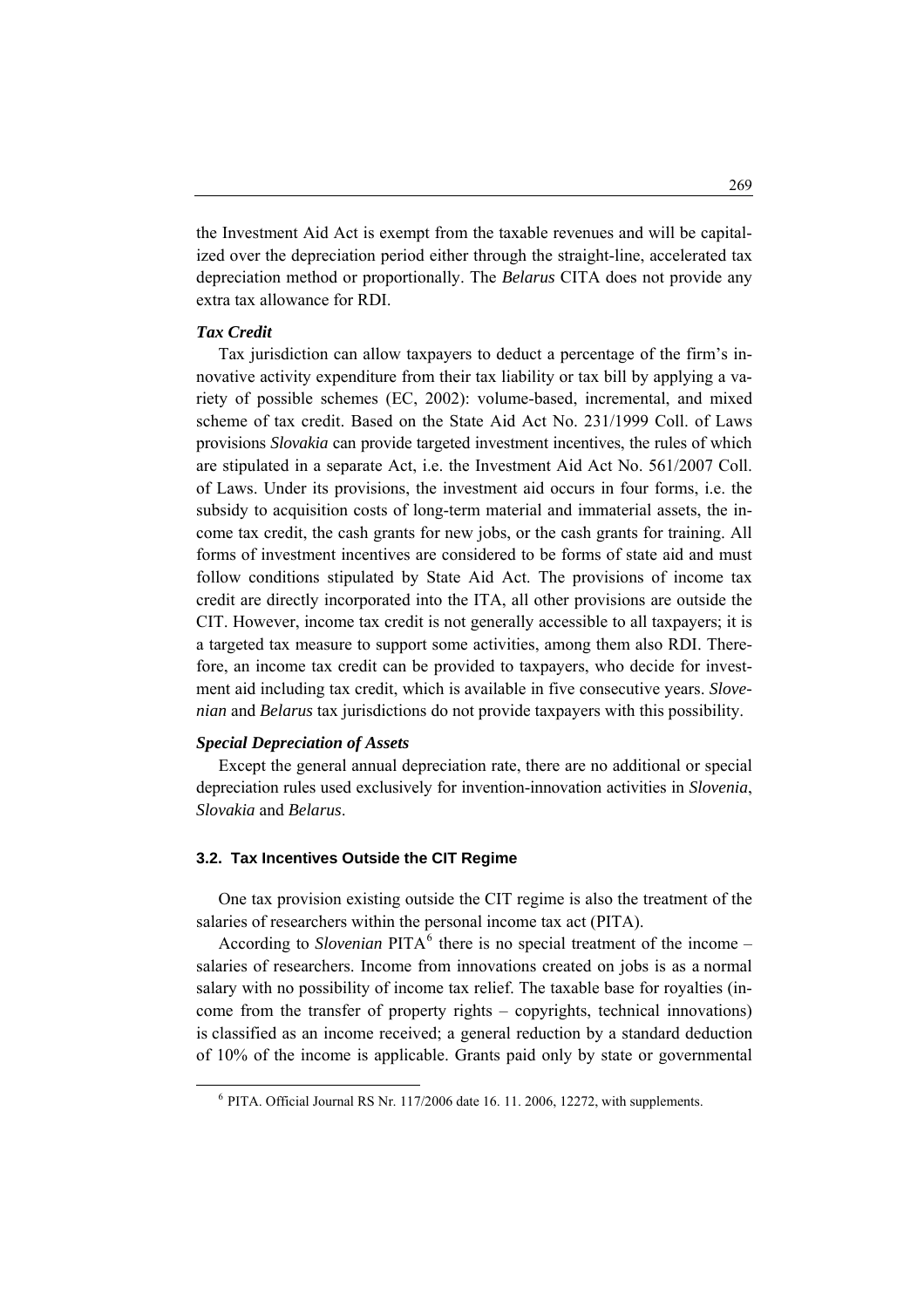foundations are not taxable. Other income such as business grants is not fully exempt from the taxable base but only up to the minimum wage, increased for 60%. The income from rewards for scientific research received from the Republic of Slovenia or local community, which is not treated as an active income, is exempt from the taxable base. Tax incentives for the entrepreneurship are the same as for legal entities.

 The income tax system in *Slovakia* is global not scheduler. Thus provisions on taxation of capital incomes, such as interest incomes, dividends and capital gains from securities, bank savings accounts, social security benefits that originate in voluntary third pillar of social insurance are incorporated within the ITA. All kinds of capital incomes, except dividends, are taxed, and no specific tax treatment is given for those linked to venture capital and the RDI activities. The RDI activities in private sector in Slovakia can be supported by state aid measures that are governed by the provisions stipulated in the State Aid Act No. 231/1999 Coll. of Laws amended by Act No. 434/2001. Alongside with other areas such as the development of regions, environmental protection, aid for small and medium-sized enterprises (SMEs), retrieving and restructuring of business in troubles, steel industry, ship industry, automotive industry, a state aid can be provided for RDI. In general, there are two forms of state aid: the direct and indirect ones. The indirect state aid may appear in several non-tax forms but also as tax. The tax form of the indirect state aid is the relief from taxes, penalties, fines, interest rates, or other possible sanctions that can be imposed by the Tax Authorities under the Tax Administration Act, the Health Insurance Act, or the Social Insurance Act. The individual researchers' and entrepreneurs' income tax treatment is governed by the provisions of personal income tax as integral parts of the ITA 595/2003 Coll. of Laws. The provisions on income tax credit are available also for natural persons – entrepreneurs, provided that they hold decisions on investment aid including tax credit. The royalties received by natural persons and entrepreneurs are subject to withholding tax of 19% and there is no special treatment in case of RDI. The income from rewards for scientific research is not specially treated and it is not subject to any tax relief. Salaries of researchers are treated in an ordinary way and no tax relief is accessible. The tax treatment of meal allowances for business trips could be considered as tax incentive to enhance RDI outside the CIT regime. They are not subject to personal income tax, which can be considered as favourable tax treatment. This pays also for meal allowances for business trips that are paid to researchers from research grants. The tax treatment of meal allowances for business trips is generally accessible for all taxpayers.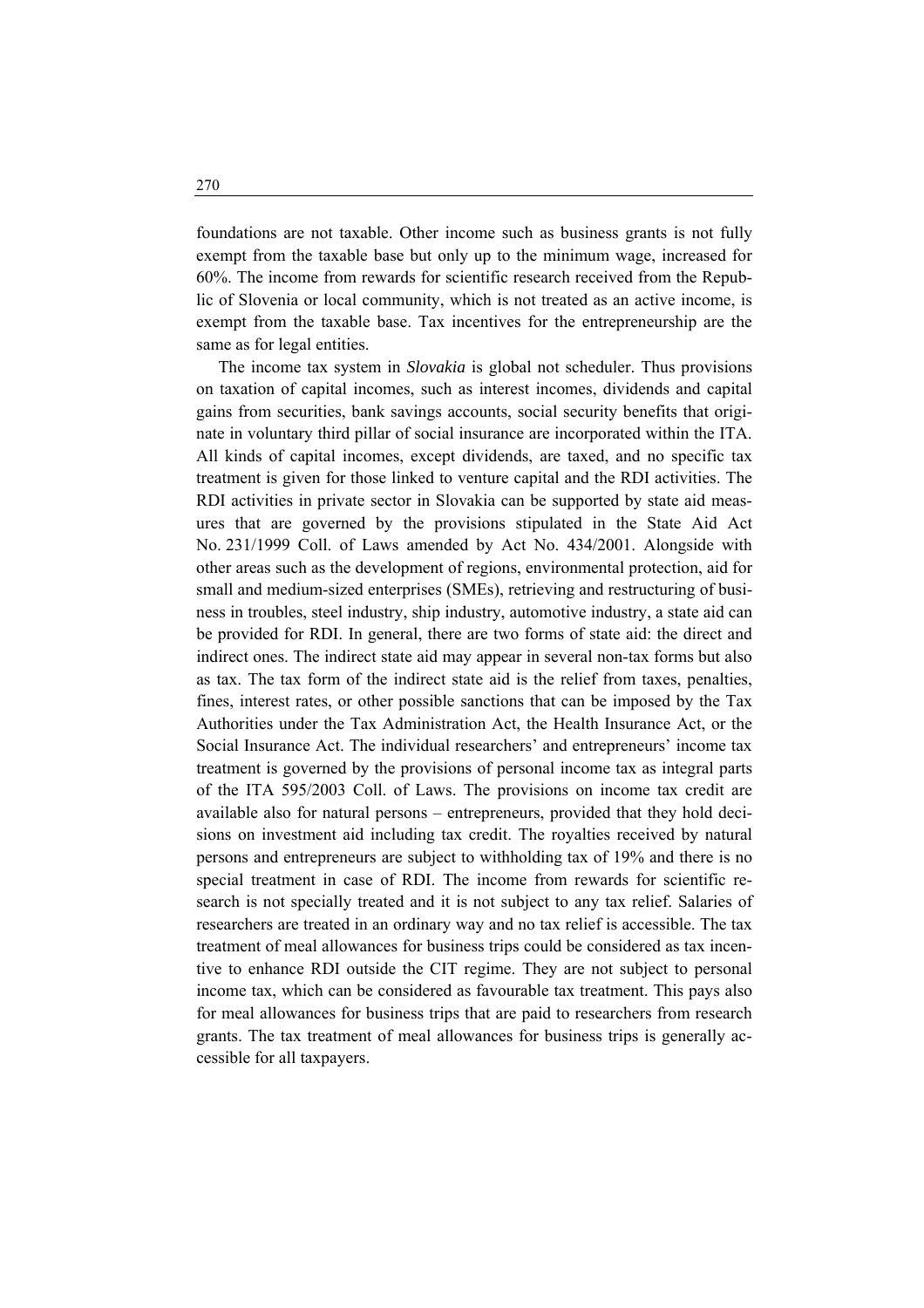In 1996, the *Belorussian* authorities started a program to attract foreign investors by establishing Free Economic Zones (FEZ). Resident of a FEZ pay preferential taxes. The tax rate on VAT (10%), the unified tax (1%) and the tax rate on incomes of foreign legal persons (5%) are lower then the general tax rates. Investment profits are not taxable in Belarus; they are exempt from value added tax (VAT) within 5 years and reduced for 40% in the subsequent years. Residents of the FEZ pay the income tax rate of 15%, profit tax is paid at the rate of 12% of taxable profit (general rate established by the law is 24%). The profit received by the FEZ residents selling the products (work, services) of their own production is released from taxation for the period of 5 years from the moment of its declaration. In 2005 a High Technologies Park was established. Park residents are exempt from taxes, levies and other payments to the Republic's budget and other funds, VAT, from profits tax, Customs Duties  $& VAT$  imposed by custom bodies, as well as real estate tax. Instead, a single payment is introduced and set at 1% of revenue, an amount which is to be transferred to the Park Ad-ministration account. The 'Decree on the High-Tech Park'<sup>[7](#page-8-0)</sup> also provides individuals with certain tax incentives. The income received by individuals from Park residents as well as the income received by individual entrepreneurs is taxed at 9% and excluded from the aggregate annual income of the individual. It should also be noted that the income tax rate for foreign legal entities (with no permanent establishment for business operations on the territory of Belarus) on dividends, interest, royalties, if such income is paid by a Park resident, is 5%. The park residents shall not be liable for the offshore fee (15% of the transferred amount) when paying dividends to their parent companies. Companies involved in innovation activity and with turnover, connected with innovation goods, are free of the VAT.

## **4. Analysis of Tax Incentives to RDI in Slovenia, Slovakia and Belarus**

 The selection of typical innovation activities for the support through the provision of tax incentives depends on government's selection and varies from country to country. In this part we study what exactly innovation tax incentives in Slovenia, Slovakia and Belarus focus on. According to the EC Report (2002) tax incentives may focus on (1) support of invention-innovation activities and (2) support of environment favourable for innovation, i.e. tax incentives that promote the innovation framework.

<span id="page-8-0"></span> <sup>7</sup>  $^7$  Decree of the President of Belarus on the High-tech Park, signed on September 22, 2005.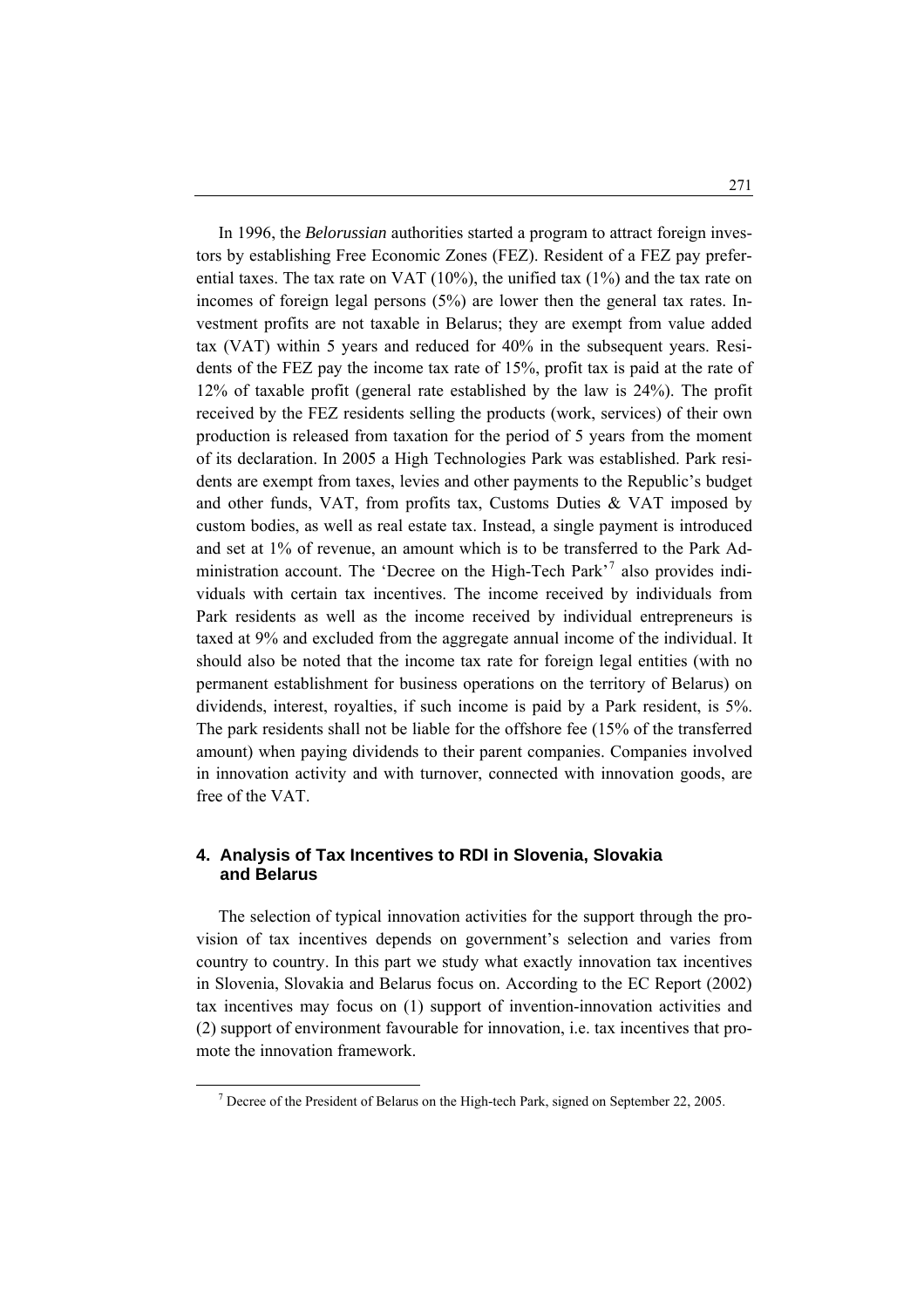#### **4.1. Tax Incentives to Support Invention-innovation Activities**

## *Business RDI Expenditures*

 The research expenditures incurred by a taxpayer are immediately deductible from the tax base or deferred and then amortized using a straight line method according to the CITA or internal accounting policy. The RDI expenditures in *Slovenia* are deductible or recognized as expenses if they are required to acquire taxable revenues. Expenses that are not required to acquire revenues are expenses for which it follows that they are of a private nature and they do not conform to normal business practice. *Slovak* firms may depreciate RDI costs by using generally accessible depreciation methods and allowances. No specific depreciation rules apart from accelerated depreciation of assets with increased residual value are allowable.

### *RDI Capital Expenditures*

 *Slovenia* allows companies to write off all current revenue expenditures on RDI against their taxable profit in the year expenditure takes place. The RDI expenditures are subject to amortization, if they are treated as capital expenditures. Slovenia has only a standard depreciation rule for tangible (e.g. laboratory equipment, building) and intangible assets (e.g. software, patents). There are no special depreciation rules (free depreciation or accelerated depreciation) that would allow larger sums to be written off the value of assets in their earlier years than in later years. *Slovakia* and *Belarus* have no special depreciation rule and therefore no extra tax allowance. Slovakia has only a standard depreciation rule for tangible and intangible assets and no special depreciation rules like free depreciation or accelerated depreciation for RDI.

### *Technology Transfer*

 *Slovenia* uses 30% or, under special conditions, additional 10% or 20% for RDI investment. The investment aid under the Investment Aid Act in *Slovakia*, which can take the form of tax credit, can be granted to the next types of investment projects: (1) industrial production, (2) technology centers, (3) strategic services centers, and (4) tourist trade. A technology centre is deemed to be a place where the beneficiary of the investment aid undertakes activities that lead to the improvement or change of products, production process or production technologies. Tax credit is applicable, provided that the following conditions are met: (1) a new technology centre is raised or an existing one is extended, (2) acquisition of long-term tangible or intangible assets in total sum not less than SKK 40 mill. (EUR 1.3 mill.) provided that at least 50% is covered by legal or individual person's equity capital, (3) 60% of total number of employees at least must hold university degrees.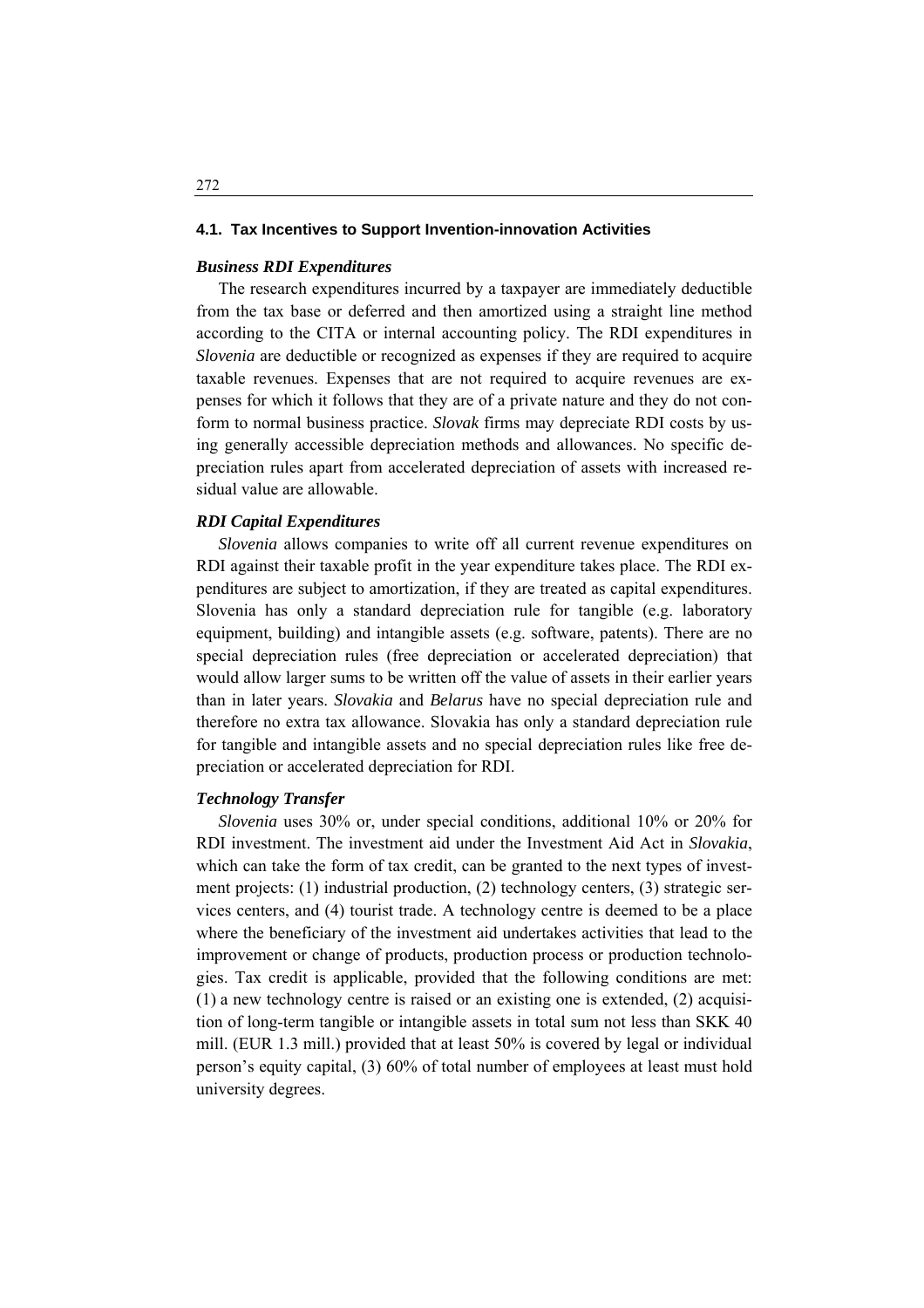### *Industrial Design and Process Engineering*

 The industrial design and the process engineering are technological innovation activities which lie outside RDI and may form a constituent element of large RDI projects. The main activities are tooling up and industrial engineering as well as industrial design and production start up, defined according to the Oslo Manual. The percentage of the tax allowance in *Slovenia* is 30% or, under special conditions, additional 10% or 20%. *Slovakia* and *Belarus* do not specially promote industrial design and process engineering arising of RDI project.

#### *Implementation of Quality Certificates*

 The implementation of quality standards is only a technological innovation when it leads to a significant improvement in production, goods, and service distribution. Nevertheless, it can not be considered that any implementation of quality standards is an innovation. *Slovenia* promotes a tax relief for the implementation of quality certificates, if the implementation of quality standards can be defined as innovation. The percentage of the tax allowance is 30% or, under special conditions, additional 10% or 20%. *Slovakia* and *Belarus* do not specially promote the implementation of quality certificates.

#### *Software, Communication Technology*

 Tax incentives should be designed to promote the purchase of new technology, investment in Internet access, investment in information and communication technologies (ICT)*,* and the preparation for e-commerce. *Slovenia* allows a short period in depreciation of software (50%). The percentage of the tax allowance is 30% or, under special conditions, additional 10% or 20%. There is no special tax treatment of software and communication technology in *Slovakia* and *Belarus*.

#### *Patent Applications*

 Companies register technological advances for patent protection in order to maintain the competitive advantage acquired. *Slovenia* is one of the countries to include the cost of registration and maintaining a patent (as intellectual property) within its RDI tax credit and the percentage of the tax allowance is 30% or, under special conditions, additional 10% or 20%. In *Slovakia* patent applications are promoted by the precondition to be met when taxpayer applies for the income tax credit. Qualified costs that are subject to investment aid in any form, including tax credit, consist of either: (1) long-term tangible assets acquisition costs,  $(2)$  intangible assets acquisition costs up to the 50 % of long-term tangible assets provided that their origin is in transfer of technologies such as acquisition of patents, licenses, know-how or non-patented technological knowledge, or (3) gross salaries of employees whose jobs were created acknowledging investment project.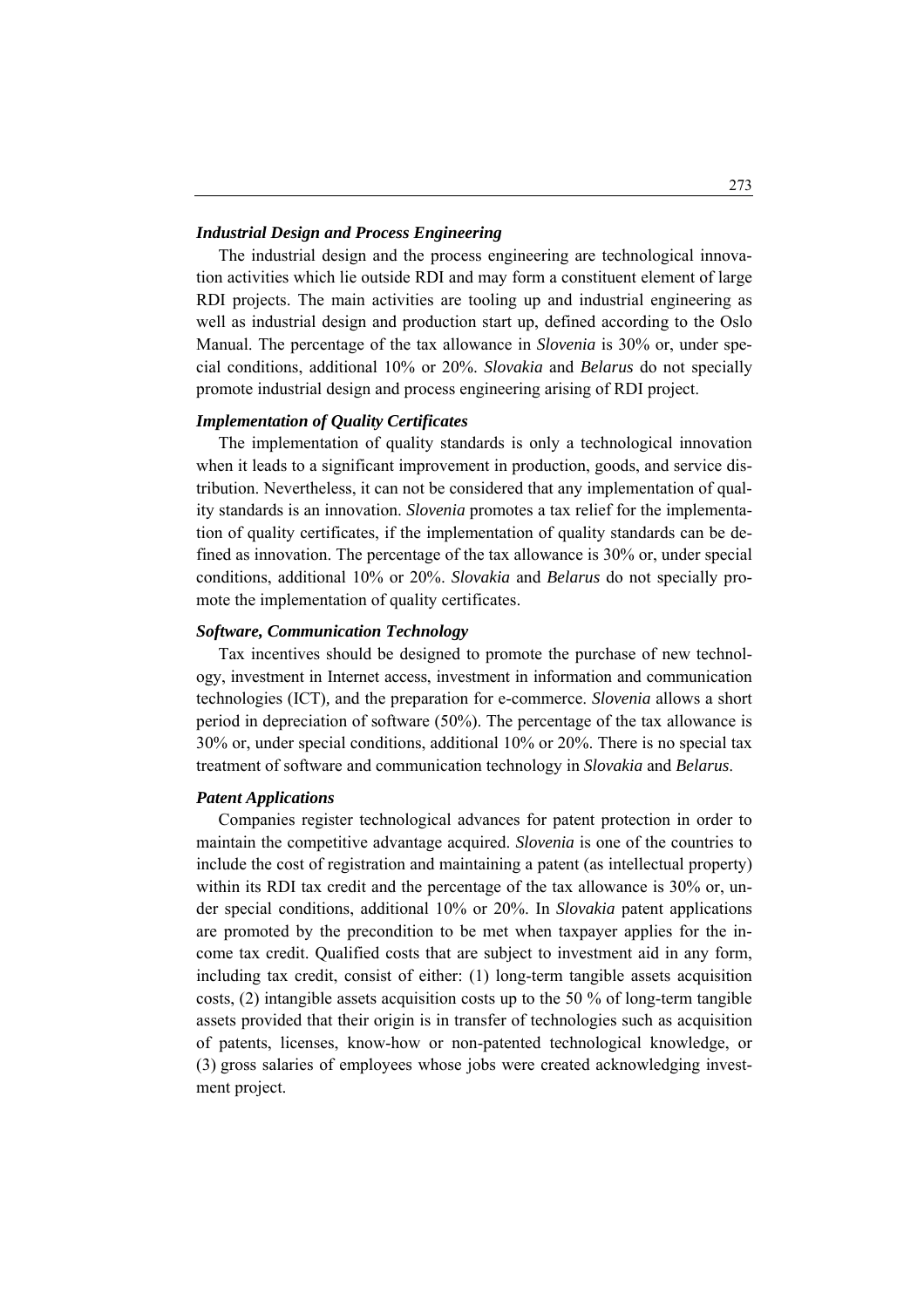#### **4.2. Tax Incentives to Support the Innovation Framework**

 The incentives aimed at promoting business activities in general may also stimulate innovation, even if they are not designed with this objective primarily. These incentives may foster relevant aspects related to innovation, such as the financing of innovation companies, or training of company staff in the operation of new products.

#### *Training*

 Training can be defined as a technological innovation activity when it is required for the implementation of a technologically new or improved product or process. The percentage of the tax allowance in *Slovenia* available also for training tax incentives is 30% or, under special conditions, additional 10% or 20%. In *Slovakia*, expenditures spent on education and re-qualification program of employees, own educational facilities, education of apprentices in own facilities are deductible up to the limit, unless they are subsidized by public spending.

### *Contracting Researchers*

 The incentives promoting the contracting of researchers encourage the hiring of specialist researchers. *Slovenia* has no additional tax relief in the CITA for those expenses; contracted researchers are recognized as deductible expenses and the percentage of the tax allowance in Slovenia is 30% or, under special conditions, additional 10% or 20%. In *Slovakia*, the Investment Aid in any form, including income tax credit, is applicable for technology centers that are the subject of investment project. If 60% of all employees of technology centre are university graduates, the taxpayer who decides on investment aid can apply for the investment aid in the form of tax credit. No tax incentives for contracting researchers are available in Belarus.

### *Co-operation between Companies and Research Organizations/Universities*

 One objective of fiscal incentives to innovation is to increase the co-operation between companies and research centers or universities. The RDI developments carried out in affiliated research centre shell be transferred to companies and shell lead to innovation projects. The percentage of the tax allowance in *Slovenia* is 30% or, under special conditions, additional 10% or 20%. Slovenia supports collaboration of companies with universities and research centers also by a possible reduction of the taxable base for the donation paid in cash and in kind for scientific and educational purposes, but only for payments made to the residents of Slovenia or the residents of the EU Member States that are established under special regulations for performance of such activities and up to an amount equivalent to 0.3% of the taxpayer's taxable revenue in the current tax period.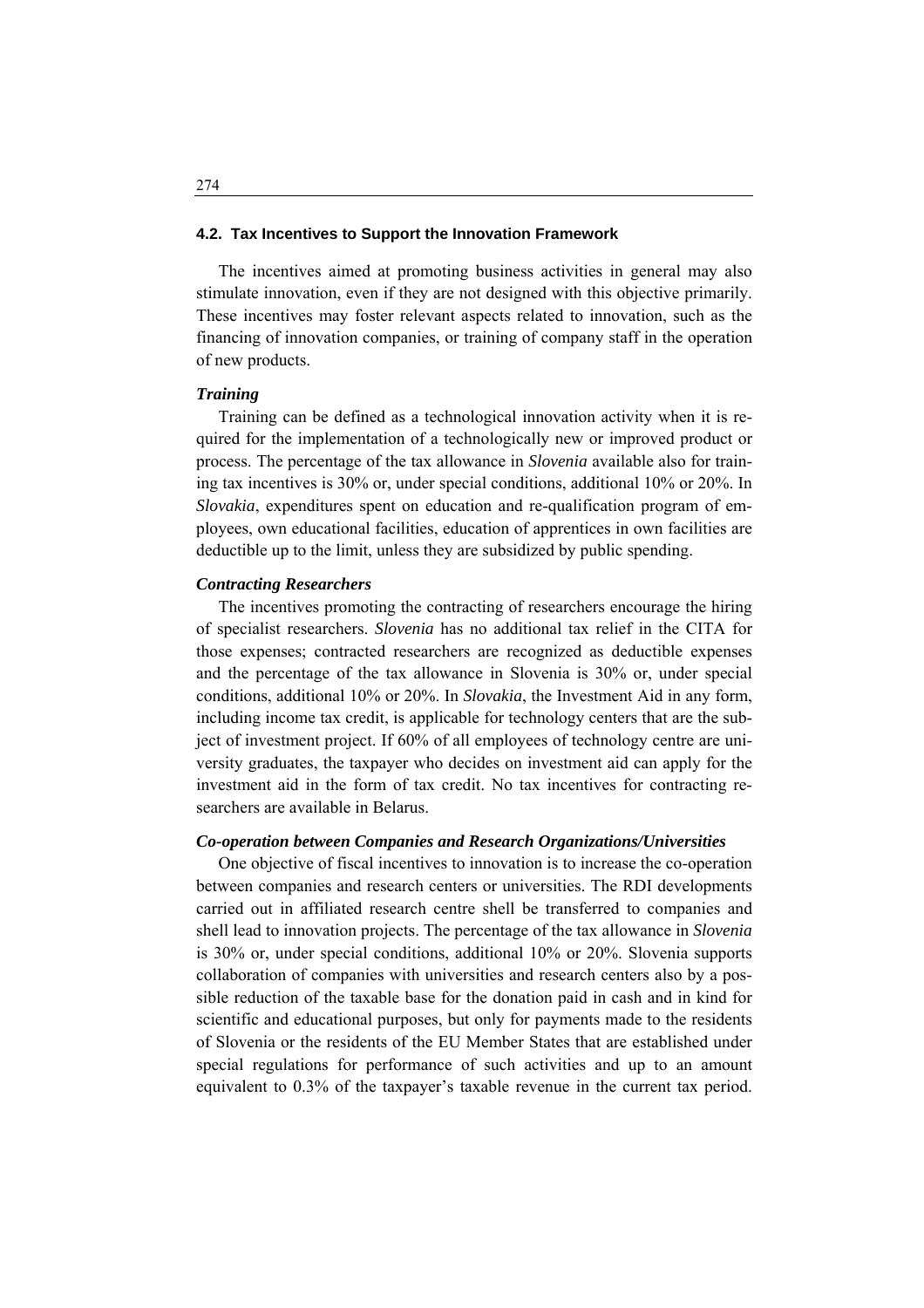There are no special provisions to support co-operation between companies and research organizations/universities in *Slovakia* and *Belarus*.

## *Creation of Innovative Firms and Share of Ownership in New Innovative Firms*

 *Slovenia* and Slovakia have no tax incentives to stimulate funding of new innovative firms by private investors. Belarus has special regulation, i.e. the 'Decree on the High-Tech Park' that promotes the creation of innovation firm inside a FEZ. The residents are exempt from taxes, levies and other payments, from profit tax and the VAT as well as real estate tax, but are required to pay fix tax of 1% of revenues. The income received by the individuals is taxed with lower tax rate of 9% and exempt from the aggregate annual income of the individual.

 The list (Table 1) of incentives includes all usual measures inside the factory/ technology part of the business process in all three CEEC under investigation.

#### Table 1

## **Tax Incentives in the Three CEEC**

|                                                                     | <b>Belarus</b> | <b>Slovakia</b> | Slovenia |
|---------------------------------------------------------------------|----------------|-----------------|----------|
| Target corporation tax incentives                                   |                |                 |          |
| Special allowance                                                   |                |                 | X        |
| Tax credit                                                          |                | X               |          |
| Special depreciation                                                |                |                 |          |
| Tax incentives for invention-innovation activities                  |                |                 |          |
| Business RDI expenditure                                            |                |                 | X        |
| RDI capital expenditure                                             |                |                 |          |
| Technology transfer                                                 |                | X               | X        |
| Industrial design and process engineering                           |                |                 | X        |
| Implementation of Quality certificates                              |                |                 | X        |
| Software, communication technology                                  |                |                 | X        |
| Patent applications                                                 |                | X               | X        |
| Tax incentives to support the innovation framework                  |                |                 |          |
| Training                                                            |                | X               | X        |
| Contracting of researchers                                          |                | $\mathbf{x}$    | X        |
| Co-operation between firms and research institutes/ universities    |                |                 | X        |
| Creation of innovative firms and shared ownership in new innovative |                |                 |          |
| firms                                                               | X              |                 |          |

*Note*: X indicates the presence of a tax incentive.

*Source*: Own elaboration.

### **Conclusions**

 Presented data show that innovation performance (SII, GERD, BERD) in the three CEEC is weak and does not reach the EU average. In the light of literature review the core of our article was devoted to mapping whether, and to which degree (heavily or not) the three CEEC governments build on theoretical and research results and include tax incentives to support RDI into their policy mixes.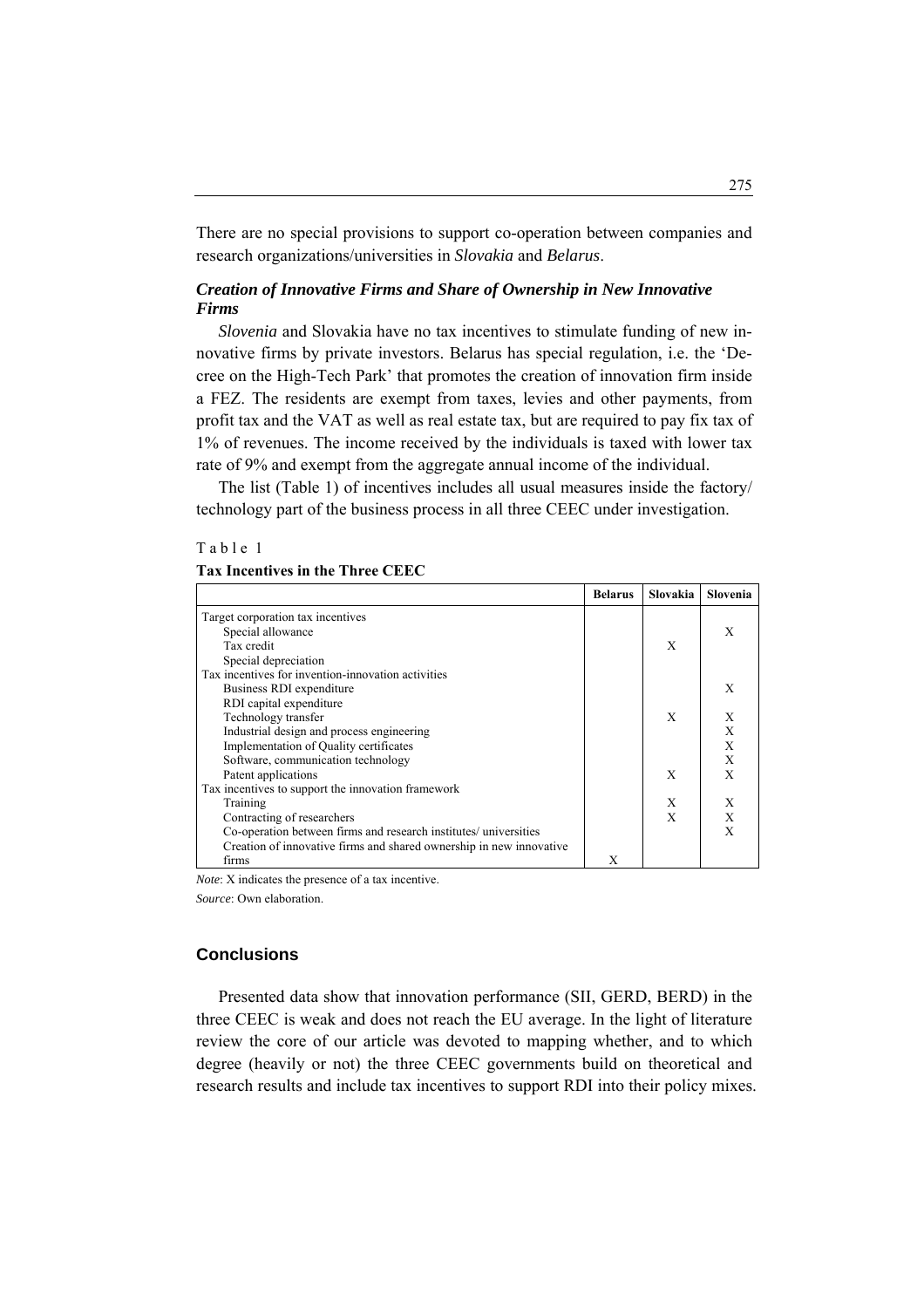Our finding is that in overall, no investigated country heavily uses tax incentives to support RDI. It is obvious that tax incentives to support RDI in Slovenia, Slovakia and Belarus have not been playing important roles in their policy mixes. Two out of three surveyed countries adopted tax incentives to innovations within their CIT regimes, but with different approaches. Slovenia prefers more complex network and requirements of tax allowances. Slovakia launched tax credit on RDI. Belarus tax regime mainly relies on tax incentives outside of CIT regime, i.e. on the FEZ. The Slovenian tax regime provides strong support to innovation activities. Slovakia deems her tax credit is satisfactory enough. The requirements to be met strengthen technology transfer and patent applications, but weak support is provided to training and contracting researchers. Among the three CEEC, Slovenia shows the best innovation performance and government of Slovenia puts much more attention to tax incentives to support RDI than the Slovak and Belarussian governments do. This proves that small open post-communist economy that is member of EU and Euro-area can use specific tax measures to support RDI and it does so. This challenges the Slovak and Belarussian governments in the time of economic crisis. The lack of holism in data collection in measuring the impact of innovation, the lack in systematic evaluation of RDI policy, including fiscal measures, belongs to significant weaknesses of all three NISs.

### **References**

- BALÁŽ, V. (2000): Trends in Financing Innovation in the European Union. Ekonomický časopis/ Journal of Economics, *48*, No. 5, pp. 559 – 582.
- BALÁŽ, V. BERGER M. (2007): Policy Mix for R&D. Country Report Slovakia.

<http://www.policymix.eu/PolicyMixTool/page.cfm?pageID=201>.

BALÁŽ, V. (2009): Erawatch. Research Inventory Report For: Slovakia.

<http://cordis.europa.eu/erawatch/index.cfm?fuseaction=ri.home>.

BALÁŽ, V. (2008): Pro Inno Europe. Country Report 2008 for Slovakia. <http://www.proinnoeurope.eu/index.cfm?fuseaction=page.display&topicID=261&parentID=52>.

BOHDAN, N. I. (2006): Challenges of Regional Innovation Policy: European Experience and the Case of Belarus. Belorussian Economic Journal, No. 1, pp. 33 – 41.

BREITFUSS, M. – STANOVNIK, P. (2007): Policy Mix for R&D. Country Review Slovenia. <[http://www.policymix.eu/PolicyMixTool/page.cfm?pageID=201>](http://www.policymix.eu/PolicyMixTool/page.cfm?pageID=201).

BUČAR, M. (2009): Erawatch. Research Inventory Report For: Slovenia.

- <http://cordis.europa.eu/erawatch/index.cfm?fuseaction=ri.home>.
- BUČAR, M. (2008): Pro Inno Europe. Country Report 2008 for Slovenia. <http://www.proinnoeurope.eu/index.cfm?fuseaction=page.display&topicID=261&parentID=52>.
- CREST Expert Group (2006): Effectiveness of Fiscal Measures for RTD: [Final Report.](http://ec.europa.eu/invest-in-research/pdf/download_en/final_report_060306.pdf) <[http://ec.europa.eu/invest-in-research/coordination/coordination01\\_en.htm>](http://ec.europa.eu/invest-in-research/coordination/coordination01_en.htm).
- GUELLEC D. van POTTELSBERGHE, B. (2000): The Impact of Public R&D Expenditure on Business R&D. [\[OECD STI Working Papers](http://ideas.repec.org/s/oec/stiaaa.html) 2000/4.] Paris: OECD Directorate for STI.

EC (2002): Corporation Tax and Innovation. [Innovation Papers, No. 19.] <[http://ec.europa.eu/enterprise/library/lib-innovation/innovation-papers.htm>](http://ec.europa.eu/enterprise/library/lib-innovation/innovation-papers.htm).